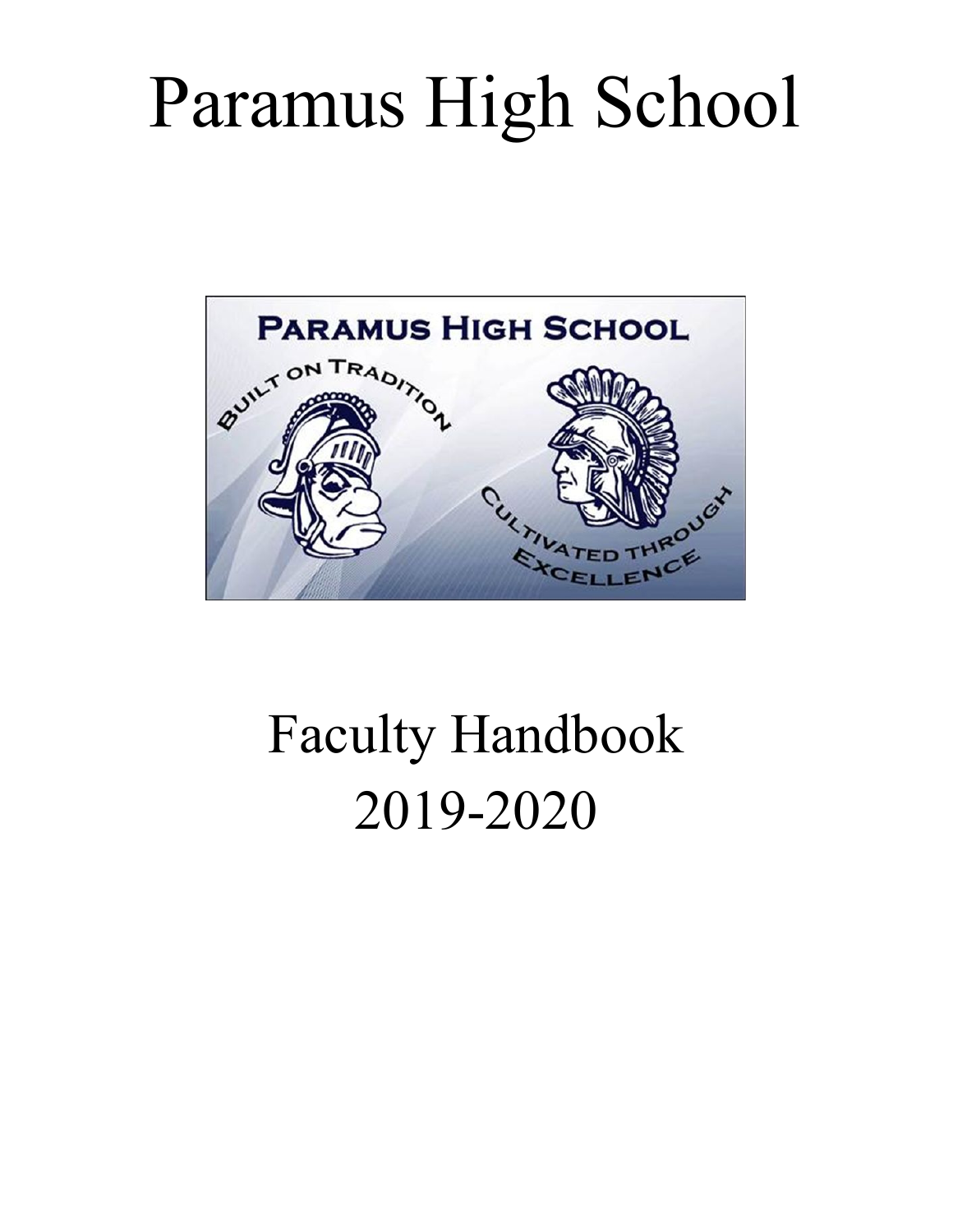#### **Paramus High School Mission Statement**

*The mission of Paramus Public Schools is to develop all students as open-minded lifelong learners who pursue their dreams and add value to the world.*

Core Values

*We believe that* all individuals have intrinsic value and are defined by their character.

*We believe that* respect for diversity enriches community.

*We believe that* all individuals can contribute to strengthening the community.

*We believe that* a community thrives when it protects, nurtures, and educates all its members.

*We believe that* a family, in all its forms, is a critical element in shaping an individual.

#### **Alma Mater**

*Hail Paramus blue and white for posterity*

*Sons and daughters, sing for praise Till Eternity*

*Raise the chorus, Speed it onward*

*Let our watchword be Hail all hail good fellowship Paramus we love thee.*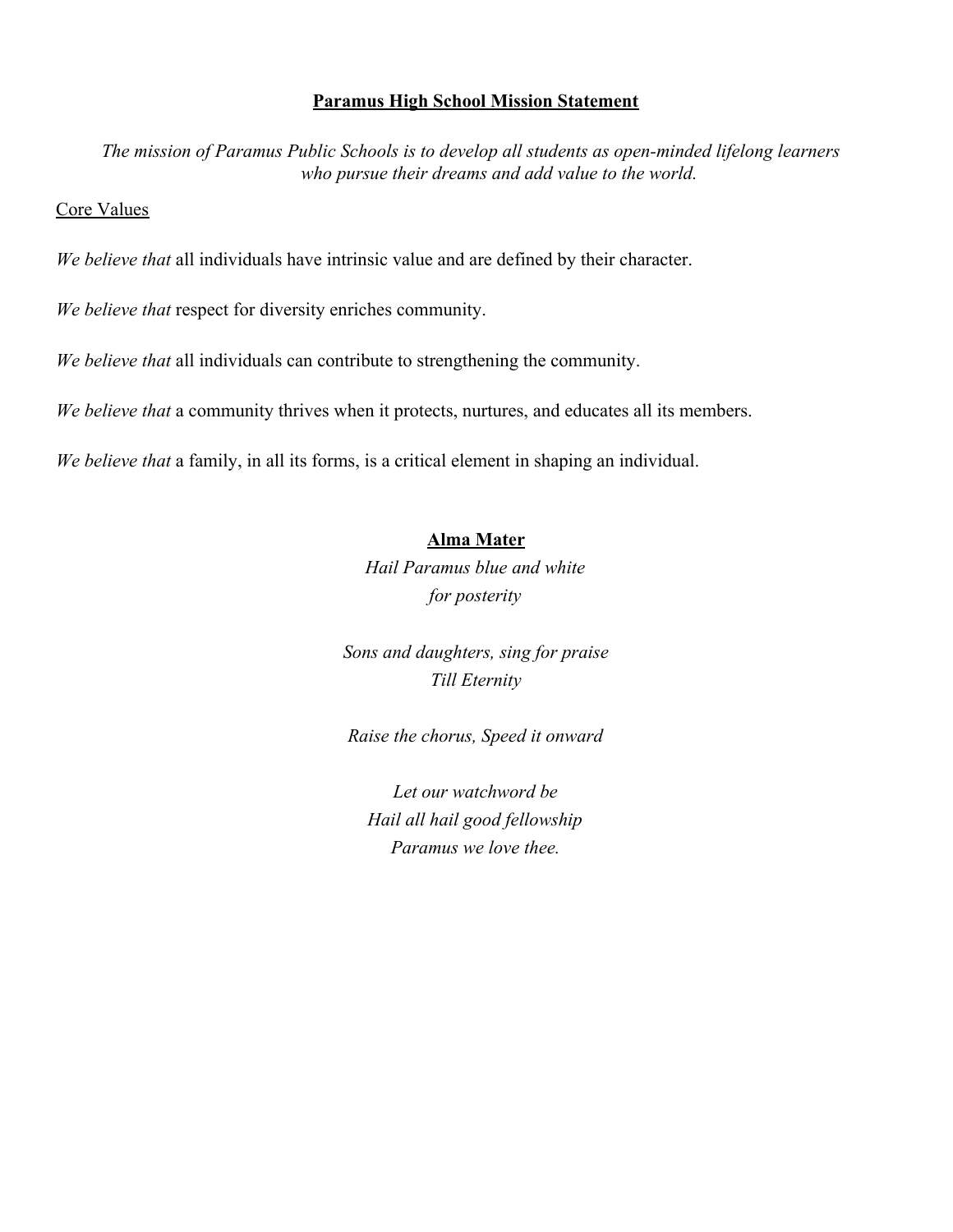#### **Paramus High School**

Faculty Manual

Click on the following hyperlinks for important information.

#### **Paramus Board of Education School Calendar [2019-2020](https://drive.google.com/file/d/1tpLn2avKy9UthBCCcvTZRjGfWGYngiRx/view)**

[Administrative Staff](https://drive.google.com/drive/folders/0B8RLePl4t_1kcjgzaU9OdlZ0YVk) [Principal](https://drive.google.com/open?id=0B8RLePl4t_1kSW1iSHVjcXFTVjA) [Vice Principal](https://drive.google.com/open?id=0B8RLePl4t_1kNUQ2eGpmWS00eW8) [Director of Innovation, Instruction, and](https://drive.google.com/open?id=0B8RLePl4t_1kbmtBRElpUThsSlk) [Professional Development](https://drive.google.com/open?id=0B8RLePl4t_1kbmtBRElpUThsSlk) [Supervisor of Elementary and District Programs](https://drive.google.com/open?id=1QPV_ekZ8e5rMvikqyOqivnEcR5VFzCPz) [Supervisor of Visual and Performing Arts](https://drive.google.com/open?id=0B8RLePl4t_1kdzJzUWtqOGdBV1E) [Supervisor of Humanities](https://drive.google.com/open?id=0B8RLePl4t_1kUmlETkZwUmFMM1k) [Supervisor of School Counseling](https://drive.google.com/open?id=0B8RLePl4t_1kbHhBQnpmNHpoc0U) [Supervisor of Science, Technology, Engineering](https://drive.google.com/open?id=0B8RLePl4t_1kM3YzZ2RVcFRiclk) [and Math](https://drive.google.com/open?id=0B8RLePl4t_1kM3YzZ2RVcFRiclk) [Supervisor of Student Personnel Services](https://drive.google.com/open?id=0B8RLePl4t_1kMFoyTWNpSXlWYVk) [Supervisor of Wellness and Athletic Director](https://drive.google.com/open?id=0B8RLePl4t_1kUEJ4M2w2UFpuOEE) [Central Office Administration](https://drive.google.com/drive/folders/0B8RLePl4t_1kaE04UDRvYmljcE0) [Building Operation](https://drive.google.com/drive/folders/0B8RLePl4t_1kVWVwSkdsRlBCUDA) [Certificated Personnel](https://drive.google.com/drive/folders/0B8RLePl4t_1kQmRabzRfTTMxS2s) [Co-Curricular Activities](https://drive.google.com/drive/folders/0B8RLePl4t_1kMFoxaEhtaHQtTlk) [Non-certified Professional Staff](https://drive.google.com/drive/folders/0B8RLePl4t_1kTC1zal9vYTJQLXM) [ParaProfessional Personnel](https://drive.google.com/drive/folders/0B8RLePl4t_1kUV9XaERudG9hVVU) [Student Personnel Services](https://drive.google.com/drive/folders/0B8RLePl4t_1kTThua21FLVNnekU) [Yearly Appointments](https://drive.google.com/drive/folders/0B8RLePl4t_1kcWM1OWczTFJSdnc)

### **Job Descriptions [STAFF LIST / CONTACTS](http://phs.paramus.k12.nj.us/Staff)**

**Employee [Information](http://www.paramus.k12.nj.us/Employee-Documents)** *(staff only)* [Board Policies for New Employees](https://drive.google.com/drive/folders/0B-An01_LPrklVHI0UzFoYmROZlE?usp=sharing) [Calendars](https://drive.google.com/drive/folders/0B-An01_LPrklZUE5c3lvUHhrWkU?usp=sharing) [District Technology Policies](https://drive.google.com/drive/folders/0B-An01_LPrklcHdRZ0RfZkFNLUE) [Employee Substance Abuse Policy](http://go.boarddocs.com/nj/paramus/Board.nsf/goto?open&id=AKEGQ3445667) [Google Apps Dashboard](https://gsuite.google.com/dashboard) Grading [Guidelines](https://drive.google.com/file/d/0B0cdKM7d2etDaUFFYUY3X0ZQQjA/view) [Health Benefits](http://www.paramus.k12.nj.us/Employee-Resources) [HIB Policy](http://go.boarddocs.com/nj/paramus/Board.nsf/goto?open&id=B2SMD25A9648) [I&RS](https://drive.google.com/drive/folders/0B0cdKM7d2etDQWl5UXFvY1prVms?usp=sharing) *(referral forms included)* [List of NJ Approved Religious Holidays](https://drive.google.com/open?id=0B-An01_LPrklS0xETElCOW1uUGM) [Media Center Online Catalog](https://destiny.paramus.k12.nj.us/) [Missing, Abused and Neglected Children Policy](http://go.boarddocs.com/nj/paramus/Board.nsf/goto?open&id=AMQPWS66A5FA) [My Learning Plan](https://login.frontlineeducation.com/login?signin=32aad1a4eeba85de7f252b79b66c5295&productId=pd&clientId=pd#/login) [Parent Student Athletic Handbook](https://drive.google.com/file/d/1-FDelUfkuAeunpOvwnAxWLipMSou27FA/view?usp=sharing) [Performance Plus](https://paramus-nj.perfplusk12.com/default.asp) [Principles for Education Employers](http://www.paramus.k12.nj.us/Human-Resources) [Program](https://drive.google.com/file/d/1PDOjjIPjFVXJKYzSIeVq1dJw_Pp1aTjp/view?usp=sharing) of Studies *(Includes graduation requirements)* [Programs and Clubs](http://phs.paramus.k12.nj.us/Cocurricular) [School Counseling](http://phs.paramus.k12.nj.us/School-Counseling) [Staff Conduct and Dress Policy](http://go.boarddocs.com/nj/paramus/Board.nsf/goto?open&id=AKEGQ2445666)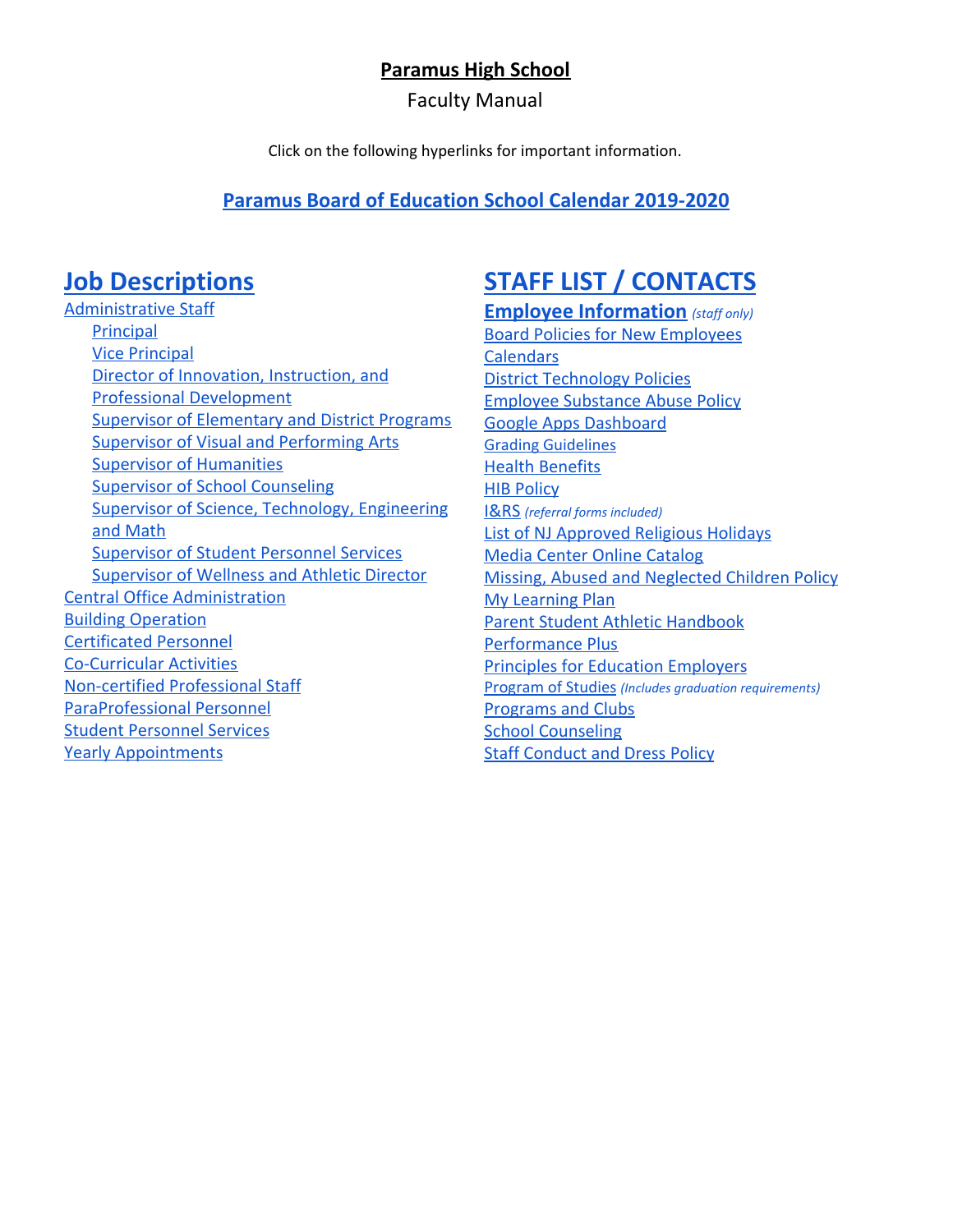#### **Faculty Information**

*Please become acquainted with all aspects of the student handbook so you are aware of the information given to the student body.*

*The listings are all alphabetical. FYI.*

#### **High School Administration**

Principal Mr. Raymond J. Kiem Vice Principal Ms. Alicia Angione Vice Principal Mr. Thomas Montuori Athletic Director Mr. Donald Roll

#### **District Administration**

| Superintendent                                        | Dr. Michele Robinson |
|-------------------------------------------------------|----------------------|
| <b>Assistant Superintendent</b>                       | Mr. Sean Adams       |
| <b>Business Administrator</b>                         | Dr. Alfredo Aguilar  |
| Director of Human Resources                           | Ms. Carla Alvarez    |
| Director of Innovation, Instruction, and PD           | Mr. Timothy Donohue  |
| Supervisor of Assessment, Evaluation & Accountability | Ms. Christine Diaz   |
| <b>Supervisor of Student Personnel Services</b>       | Ms. Margaret Damiano |
| <b>Elementary Education Supervisor</b>                | Ms. Dara Carr        |
| Humanities Supervisor                                 | Ms. Lina Gudelis     |
| <b>STEM Supervisor</b>                                | Mr. Robert Lehmann   |
| Supervisor of Visual and Performing Arts              | Ms. Lisa Vartanian   |
| School Counseling Supervisor                          | Ms. Tiffany Goodson  |
| Physical Education and Wellness Supervisor            | Mr. Donald Roll      |

| <b>School Counselors, Child Study Team, Student Assistance Counselor</b> |                       |                                       |                     |  |
|--------------------------------------------------------------------------|-----------------------|---------------------------------------|---------------------|--|
| <b>School Counselor</b>                                                  | Ms. Shannon Moran     | Psychologist                          | Ms. Melissa Meyers  |  |
| <b>School Counselor</b>                                                  | Ms. Daura Schucker    | Psychologist                          | Ms. Juliana Barbaro |  |
| <b>School Counselor</b>                                                  | Ms. Sandra Vanderzee  | <b>LDTC</b>                           | Ms. Gina Mariano    |  |
| <b>School Counselor</b>                                                  | Ms. Nicole Ives       | <b>Social Worker</b>                  | Ms. Heather Russo   |  |
| <b>School Counselor</b>                                                  | Ms. Ashwini Reddy     | <b>Student Assistance Coordinator</b> | Mr. Joseph Traina   |  |
| <b>School Counselor</b>                                                  | Mr. Joseph Gencarelli | <b>SAGE Clinician</b>                 | Ms. Krista Seabrook |  |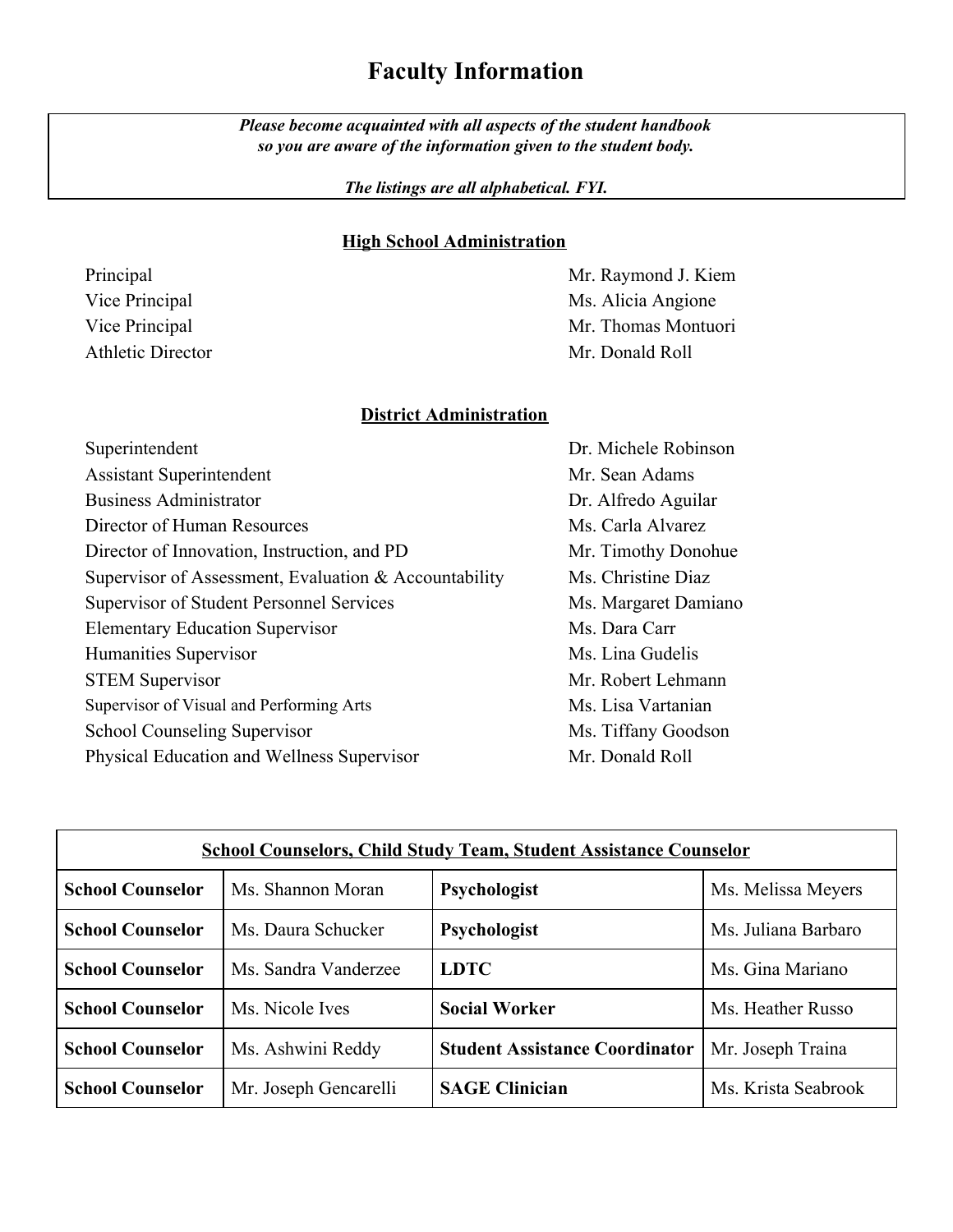| <b>Administrative Division of Students</b> |                               |
|--------------------------------------------|-------------------------------|
| Grade $9 & 11$                             | Ms. Alicia Angione ext. 3070  |
| Grade $10 \& 12$                           | Mr. Thomas Montuori ext. 3072 |
| <b>Communication</b>                       |                               |

#### **From any classroom, in an emergency dial 0**

**If you need to speak with an administrator immediately and cannot reach one via the above extensions**, each administrator carries a walkie-talkie and can be reached at all times. Any administrator is available in an emergency.

#### **Staff GMail Accounts**

First Initial Last Name @paramusschools.org Google is now our only email account.

| <b>Important Documents - How to Submit / Retrieve</b> |                                                         |  |
|-------------------------------------------------------|---------------------------------------------------------|--|
| Evacuation Plan / Safety Procedures                   | Sent via email & stored in Google Drive                 |  |
| <b>Teacher Duties</b>                                 | Sent via email & stored in Google Drive                 |  |
| <b>Lesson Plans</b>                                   | Submitted in PHS Lesson Plan Warehouse via Google Drive |  |
| Daily Announcements                                   | Stored in Google Drive via Information Warehouse        |  |
| Field Trip Calendar                                   | Via Google Drive / Calendar                             |  |
| <b>BYOD</b> Sign In Information                       | Stored in Google Drive via Information Warehouse        |  |

| <b>School Counselor Code # in Genesis</b> |                      |  |
|-------------------------------------------|----------------------|--|
| 1373, Ashwini Reddy                       | 1902, Shannon Moran  |  |
| 1450, Joe Gencarelli                      | 1157, Daura Schucker |  |
| 1331, Sandy Vanderzee                     | 1294, Nicole Ives    |  |

#### **Unfulfilled Commitments Procedure for Teachers**

Teachers are reminded to input all unfulfilled commitments in Genesis in a timely manner.

Students have until the last day of school to return a book, calculator, uniform or other school property to their teacher/advisor/coach etc.**.** If a student does not have his/her textbook etc. on the day of the exam he/she may return it to the instructor after the exam.

If a student returns an item after it was entered as an unfulfilled commitment, the teacher deletes it by selecting the **"Trash Can"** next to the student fine. Students are to pay all fines and fees in the Commons Office. Below are the steps to follow in Genesis to add a fee or fine.

#### **Steps to add an unfulfilled commitment in Genesis**

*Student Data Search for a specific student Select that student Select Fees & Fines Select add a fine Select student fine under fee category Fee description – name of book & book # Input your name Input fee amount Leave "Show Parents" selected Select add*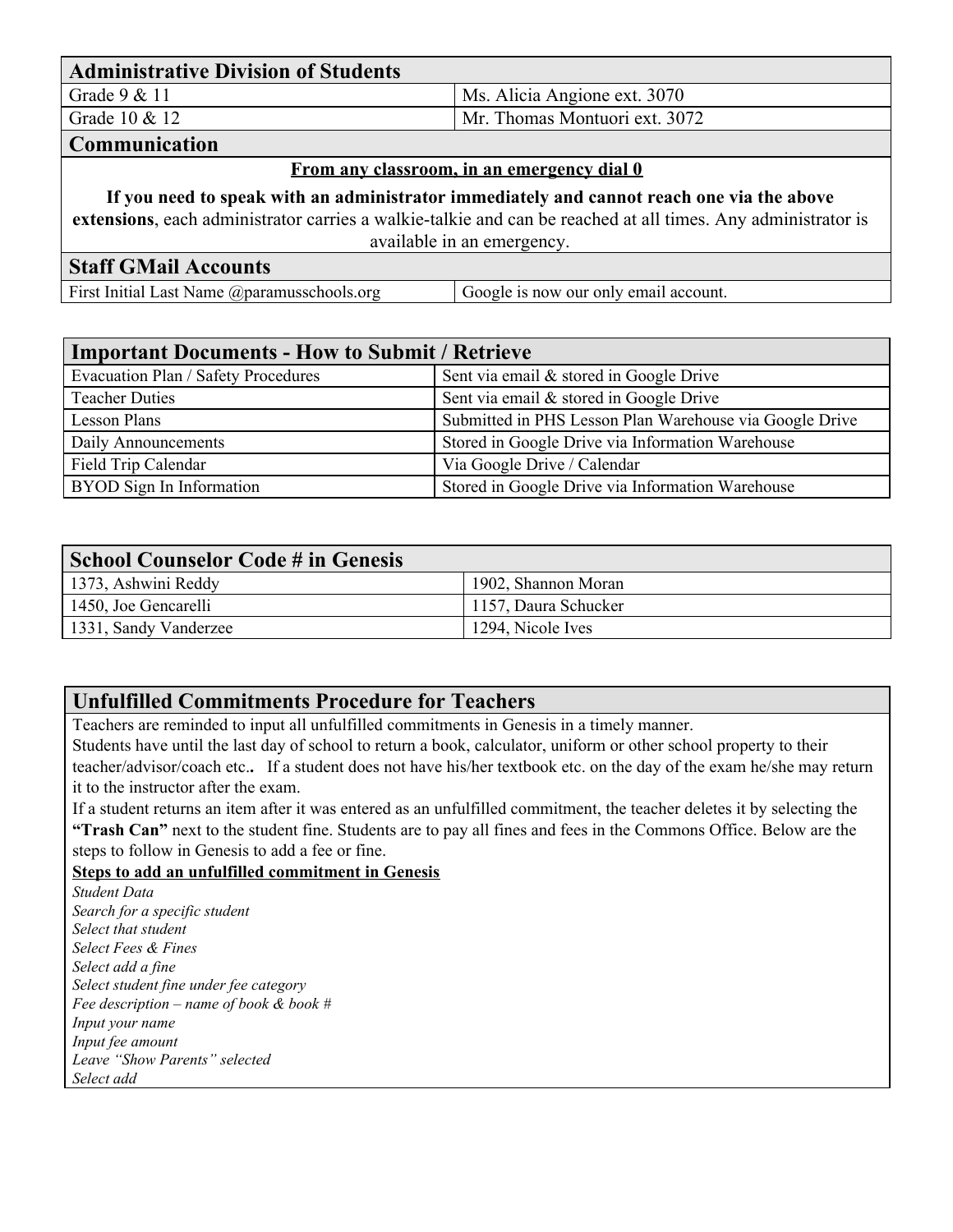#### **Lesson Planning**

All teachers are required to submit QSAC approved lesson plans to the PHS Lesson Plan Warehouse in the PHS Google drive. Submission rates: weekly, bi-weekly, monthly will be determined with input from Department Supervisors.

#### **Moving Your Class**

When moving your class to the Media Center, Computer Lab, or any alternate site in the building, please inform the appropriate administrative office of the move. This is a safety concern in case we need to reach you or a student.

#### **Parking**

Teachers are assigned parking spaces from the Vice Principal in charge. It is the policy of the BOE to provide parking for staff members, visitors, and students who are properly registered. The BOE does not assume liability for damage to, or theft of, vehicles which may occur on school property.

#### **PLEASE PARK IN YOUR ASSIGNED LOCATION.**

#### **Supervisory Duties**

Certain key duties will be assigned to staff members that include but are not limited to study hall, hall duty, cafeteria supervision, commons supervision, office support, and the media center. Approaching these duties in a reasonable and consistent manner will create a positive atmosphere for the student body. Please treat your duty as you do your classes. Arrive on time, stay to the end, and address student behavior when necessary.

#### **Teacher Absences**

All faculty members must submit their absences in AESOP. You must report an absence whether a substitute is required or not and provide a reason for the absence. If you miss the cut off time for the absence, **please call the Vice Principal office at 201.261.7800 ext. 3072.** It is also your responsibility to ensure that adequate lesson plans are left in your absence. In the event you are **delayed in your arrival to school**, please call the Vice Principal office at **201.261.7800 ext. 3072.**

> *Please note that all teacher absences must conform to the terms of the contract between the BOE and the Teacher Association. Refer to your contract for details.*

#### **Tardiness Procedures For Teachers**

**The classroom teacher will be responsible for addressing student lateness in the following manner:**

1 st lateness – conference with student

2<sup>nd</sup> lateness – conference with student; parental contact

- $3<sup>rd</sup>$  lateness conference with student, teacher detention, parental contact again.
- 4 th lateness notification to grade level Vice Principal

#### **Student Attendance**

As a faculty, we have an obligation to identify the potential chronic absenteeism of a student. If teachers, school counselors, administrators, and parents unite in conveying a true sense of caring about student attendance, it is likely to have a positive effect on a student's view of school.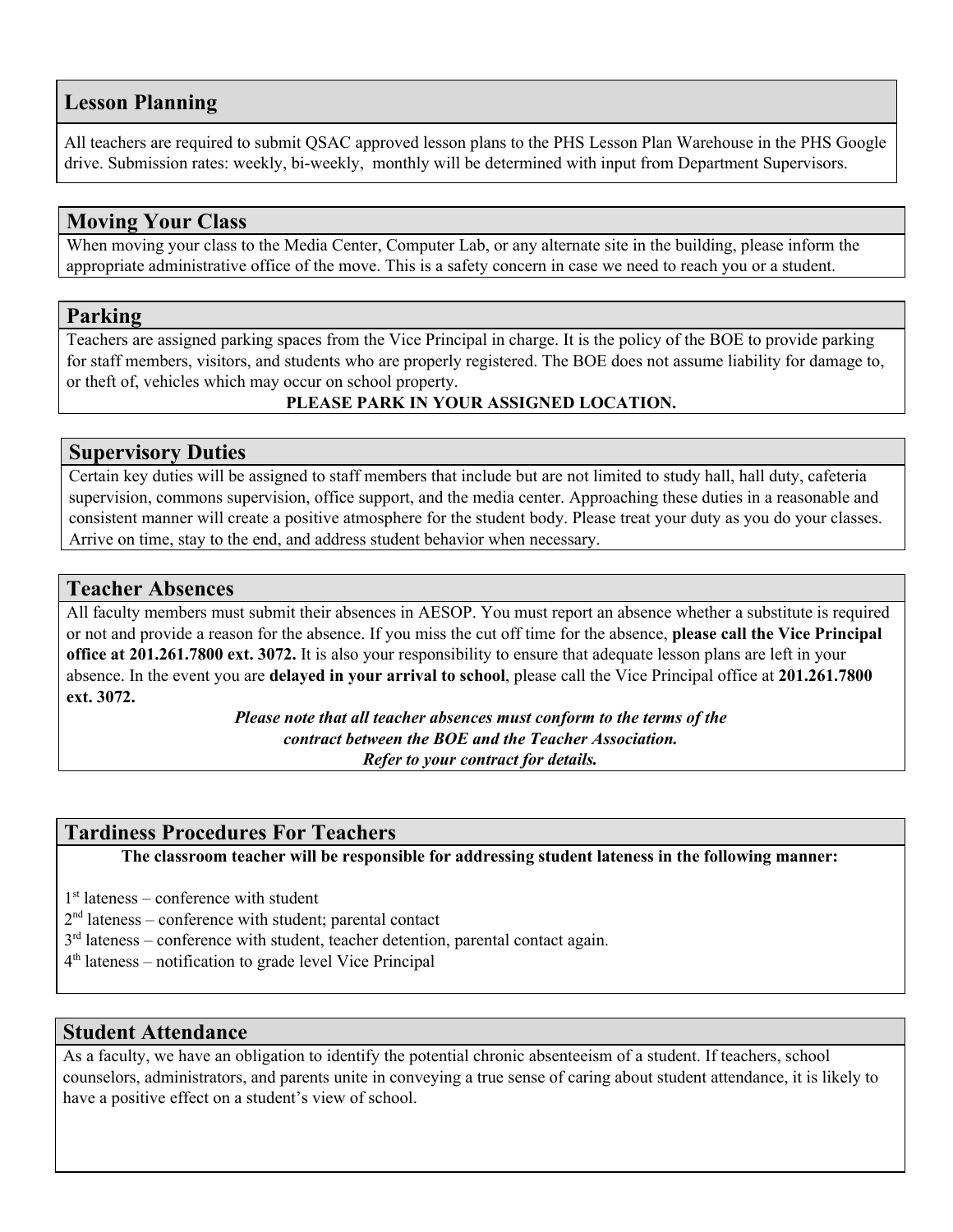#### **Procedure for Teachers**

When a student is absent from class or is late by more than 10 minutes, the teacher must:

- ✓ Mark the student absent in Genesis.
- $\angle$  Attendance must be taken period by period.

#### **Passes - Absence, Lateness, Leaving School**

A **Blue Pass** must be presented to a teacher by a student when returning from an absence to make up any missed assignments or assessments. Students have 3 school days to present a **Blue Pass** to you. Please do not take the pass from the student. **A Blue Pass** is obtained through the Vice Principal's office.

**A White Pass** is used to admit students to class without penalty when they arrive late. **A White Pass** is completed by a Teacher, Office Vice, Counselor, Nurse, Vice Principal etc.) The student must be marked TARDY EXCUSED (TE) in Genesis when this occurs regardless of the time they arrive.

**A Green Pass** is used to permit a student to leave school early. A Green Pass is obtained through the Vice Principal's office.

#### **Substitute Teachers**

Substitute teachers will be provided with a form (Pink Sheet) to record student attendance. The form is submitted to the Common's Office.

#### **Classroom Management**

#### **Teachable moments are at the heart of every master teacher's practice!**

To a large extent, the atmosphere in a school depends on the role modeling that teacher and staff provide to the student body on a daily basis. At PHS we endeavor to affect student attitude and behavior by establishing meaningful relationships based on levels of respect and rapport.

Maintaining a positive classroom environment is essential to successful teaching and student success. This involves a teacher's ability to understand behavior patterns, age appropriate interactions, and to demonstrate compassion. The most effective deterrent for student discipline is student engagement in the classroom.

#### **Teacher Role**

The teacher has the primary responsibility for establishing, maintaining, and enforcing a positive set of expectations. Teachers are encouraged to handle minor disciplinary infractions (lateness, unpreparedness, off task behavior, disruptive behavior) internally.

1st Level Interventions:

- ✓ *Call parents / guardians to inform them of the behaviors / concerns.*
- ✓ *Assign a teacher detention from 2:35-3:01.*

*In the event of repeated minor offenses without resolution or improvement, a Vice Principal should be contacted as a 2nd level intervention. Other staff to involve may be the student's School Counselor or Case Manager.*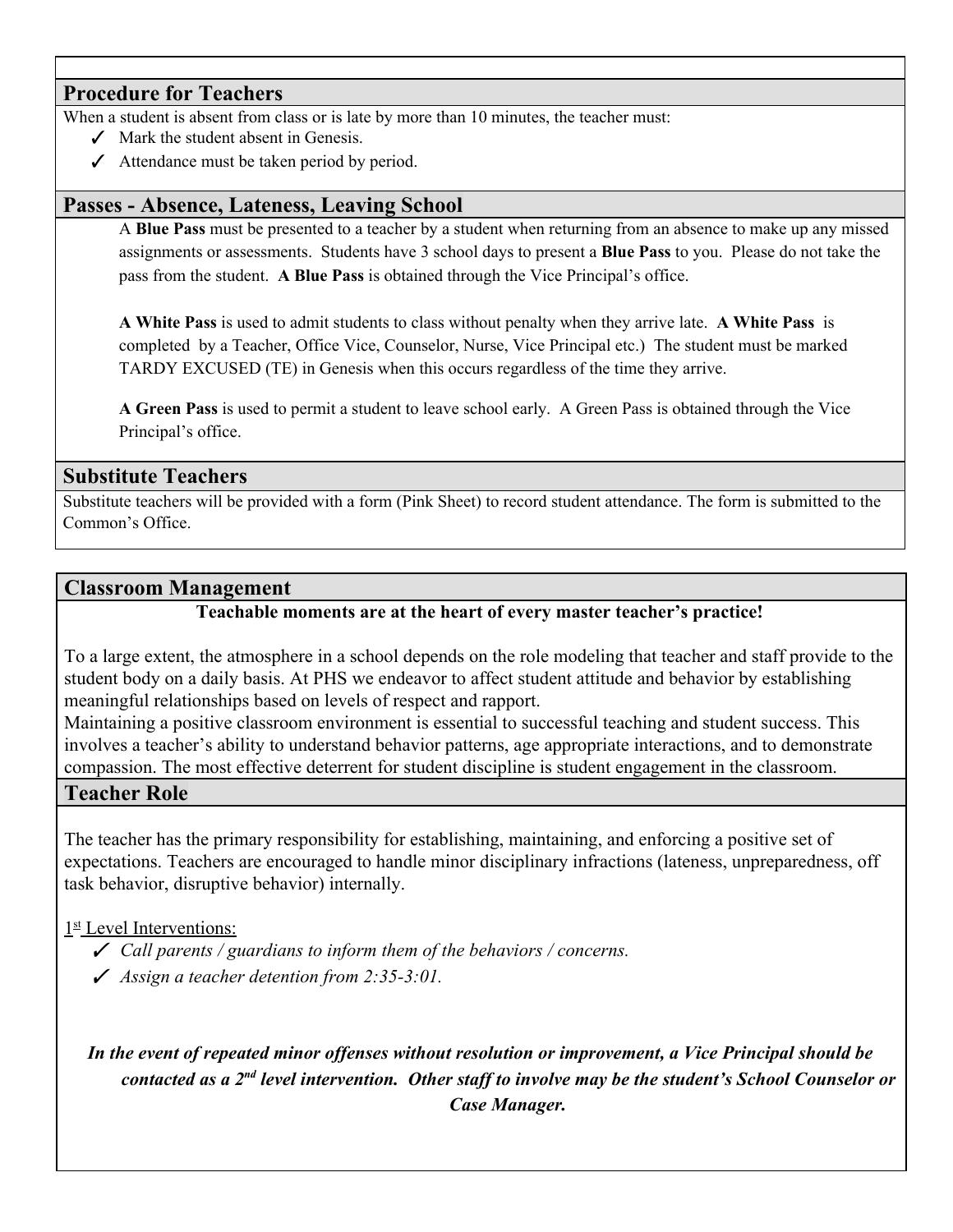#### **Administrator Role**

It is left to the teacher's professional judgment to determine when to contact a Vice Principal for assistance with student behavior.

- ✓ Email the student's grade level Vice Principal. Include the student's name and a summary of the situation.
- ✓ If in the moment, **you need to send a student out of class:**
	- ✓ Direct the student to their Vice Principal's office
	- ✓ Call the Vice Principal's office to report that a student has been sent.
	- ✓ Send an email ASAP to the Vice Principal explaining the situation.

#### **A Vice Principal will address your concerns and establish a level of communication with you about the situation.**

#### **Instances that go beyond routine and/or require IMMEDIATE administrative attention**

| Suspicion of student being under the influence           | Contact an Administrator / PHS SAC immediately and          |
|----------------------------------------------------------|-------------------------------------------------------------|
|                                                          | make a referral.                                            |
| Concern about the safety of a student in regards to      | Contact an administrator immediately and school counselor   |
| themselves or others                                     | $'$ CST                                                     |
| Suspicion or report of a HIB violation.                  | Contact the PHS anti-bullying specialist and make a report. |
| Suspected abuse of student                               | Contact 1.877.NJABUSE directly (you will remain anonymous)  |
| Fighting, vulgarity, insubordination, theft, threatening | Contact an administrator immediately. Level 2.              |
| behaviors, anything potentially illegal.                 |                                                             |
| $\mathbf{D}^*$ is $\mathbf{D}$ for $\mathbf{E}$          |                                                             |

#### **Discipline Referrals**

**All student discipline referrals should be sent to the grade level Vice Principal via email. Include the student's name and a summary of the situation. Administrators will follow up with you and add disciplinary actions into Genesis under "Conduct".**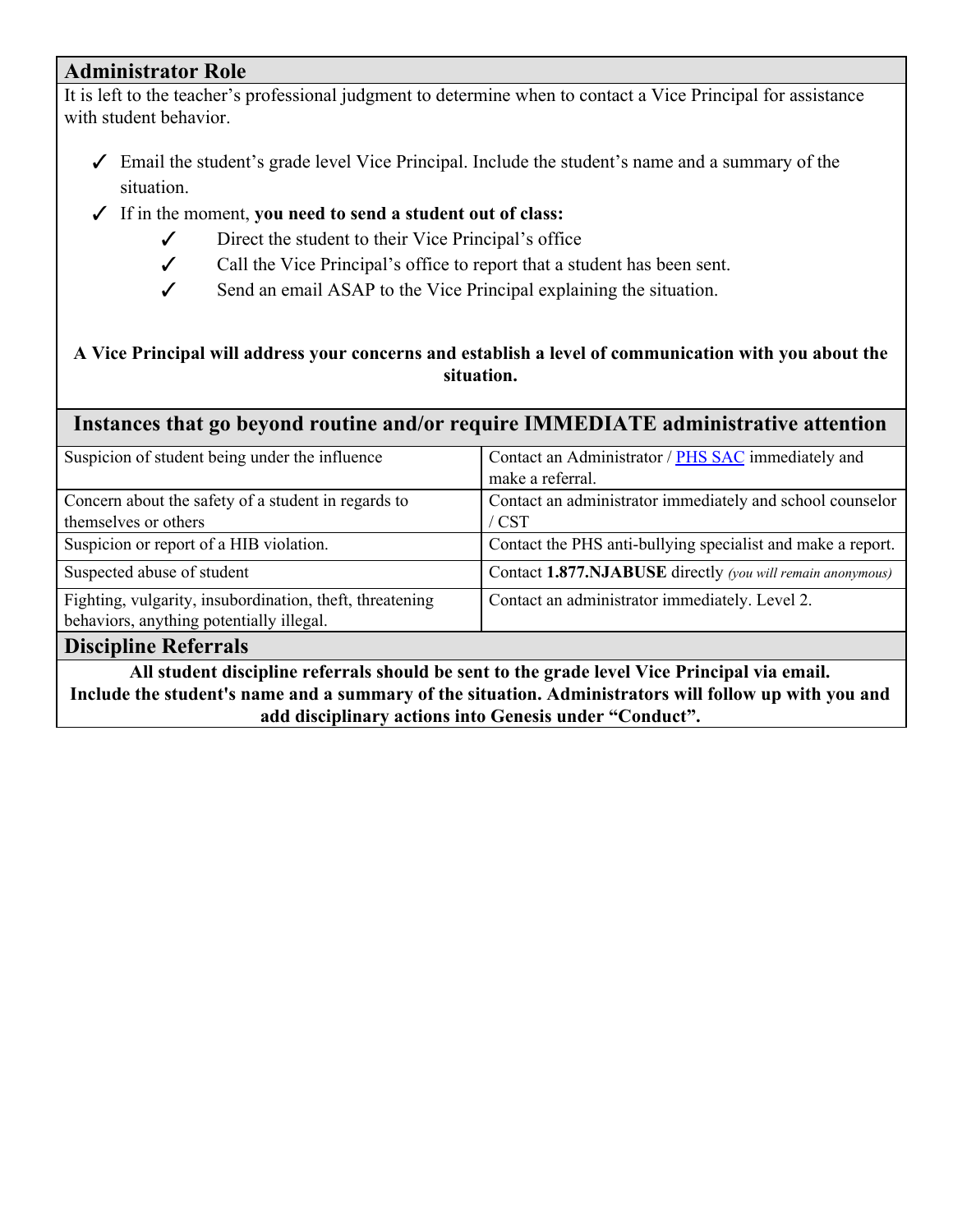#### **Field Trips – Initial Procedures**

#### **ALL FIELD TRIPS NEED TO BE BOARD APPROVED A MINIMUM OF 30 DAYS IN ADVANCE**

- $\star$  Academic field trips must be approved by your department supervisor and building administration
- $\star$  Club trips require the Vice principal's signature.
- ★ All transportation arrangements are made through the Vice Principal's office in the Commons.
- ★ Students attending a school field trip must be transported to and from the field trip by BOE approved vehicles and only with a teacher chaperone.
- $\star$  Teachers must provide the Commons Office with an updated attendance list prior to leaving

#### **Field Trips – Single Day Procedures**

#### **PENDING BOARD APPROVAL:**

- $\star$  Teacher completes the Field Trip Approval Form.
- ★ Parents complete and sign the Field Trip Consent Form.
- $\star$  Teacher delivers the Field Trip Consent Form to the nurse for approval no later than five (5) school days prior to the event.
- $\star$  Teacher creates a field trip list of student attendees in Genesis, shares it with M. Stanislaw and sends it to the faculty with at least five (5) school days prior notice.

#### **Field Trips – Overnight Procedures**

#### **PENDING BOARD APPROVAL:**

- $\star$  Teacher completes the Field Trip Approval Form.
- ★ Parents complete and sign the Field Trip Consent Form.
- $\star$  Teacher delivers the following to the nurse for approval no later than five (5) school days prior to the event:
	- Field Trip Consent Form
	- Health Information Form
	- Request for Self-Administration of Medications Form (if applicable).
	- Statement of Authorization (if applicable)
- ★ Teacher creates a field trip list of student attendees in Genesis, shares it with M. Stanislaw and sends it to the faculty with at least five (5) school days prior notice.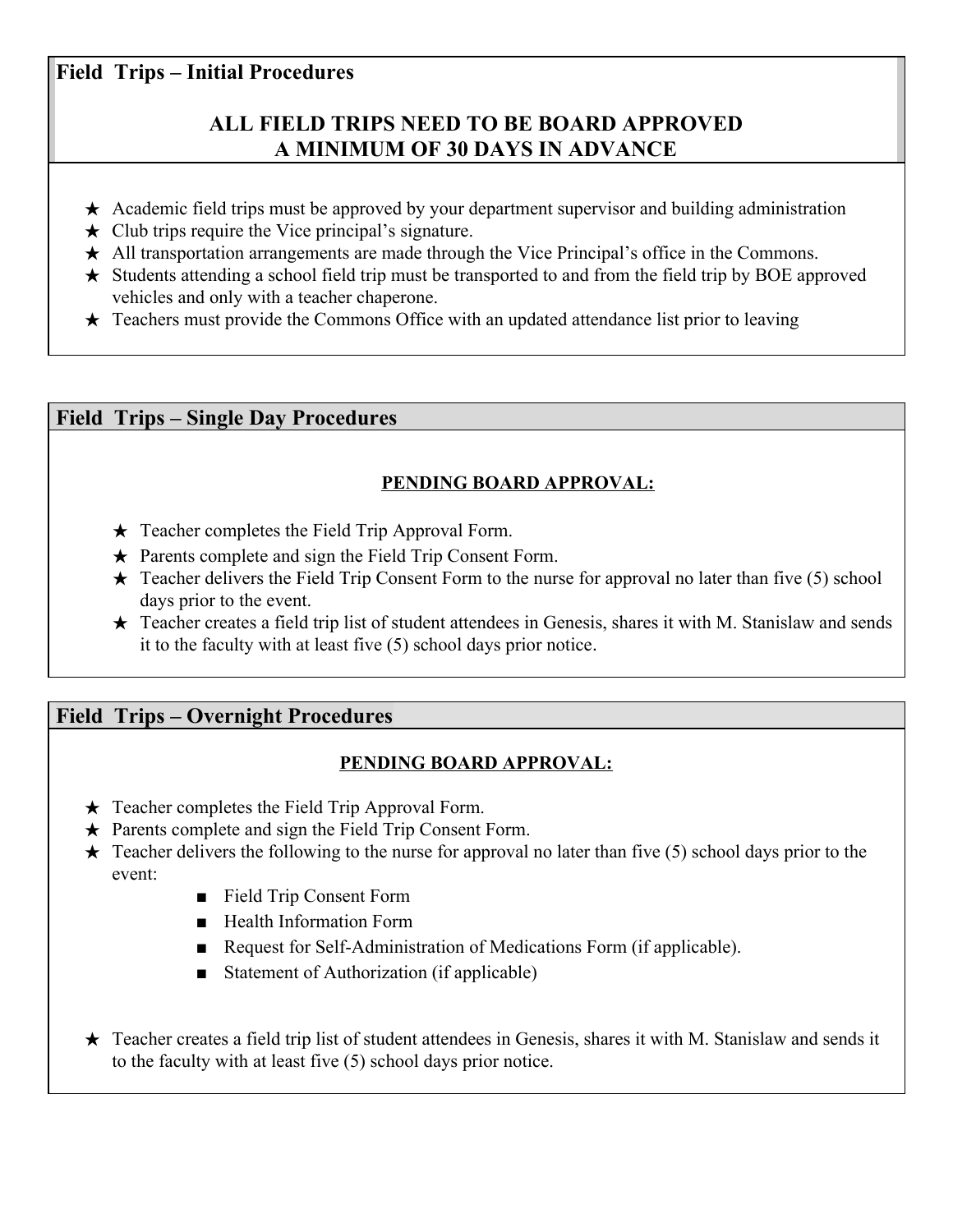#### **Grade Reporting Guidelines**

#### **Interim Reports**

Notification of submission deadlines*:* At the start of each school year, interim reporting deadlines will be shared with all staff members. In addition, reminders will be added to staff calendars and email notifications will be sent several days in advance of each deadline.

Genesis Reporting Window: Genesis will be open for interim grade submissions no less than five (5) school days in advance of the reporting due date. Grading will open at 7:30 a.m. on the day one, and will close at 7:30 a.m. on the due date.

The following procedures should be followed by all staff members:

- 1. Verify all class rosters and notify the School Counseling Office of any discrepancies.
- 2. Post interim comments from your Gradebook spreadsheet.
	- a. Click on "IR1 Grading Open".
	- b. Add a comment by clicking on the desired comment in the drop-down box. When you have completed posting comments for all students.
	- c. Click the **"save"** button at the bottom of the screen.
- 3. Print a verification of the grades and comments posted.
	- a. Select the course and click the printer icon in the top right corner.
	- b. Grades/comments must be saved prior to printing the verification report.

#### **Marking Period Grades**

Notification of submission deadlines*:* At the start of each school year, marking period grade reporting deadlines will be shared with all staff members. In addition, reminders will be added to staff calendars and email notifications will be sent several days in advance of each deadline.

Genesis Reporting Window: Genesis will be open for marking period grade submissions no less than five (5) school days in advance of the reporting due date. Grading will open at 7:30 a.m. on the day one, and will close at 7:30 a.m. on the due date.

Semester Classes**:** All semester classes require a grade for both marking periods, a final exam grade and a final grade. (i..e. MP1, MP2, FE, FG or MP3, MP4, FE, FG)

Health: All health classes require a final grade (Driver's Education/Health/ Family Living).

Grade Change Requests: [A](https://goo.gl/forms/4hOZjWGp6DRHl3Vg1)ll grade changes must be submitted using the designated Google form. In lieu of a signature, teacher emails and a timestamp will be collected with each request. All submissions will be visible to the school counselors as well as all department supervisors.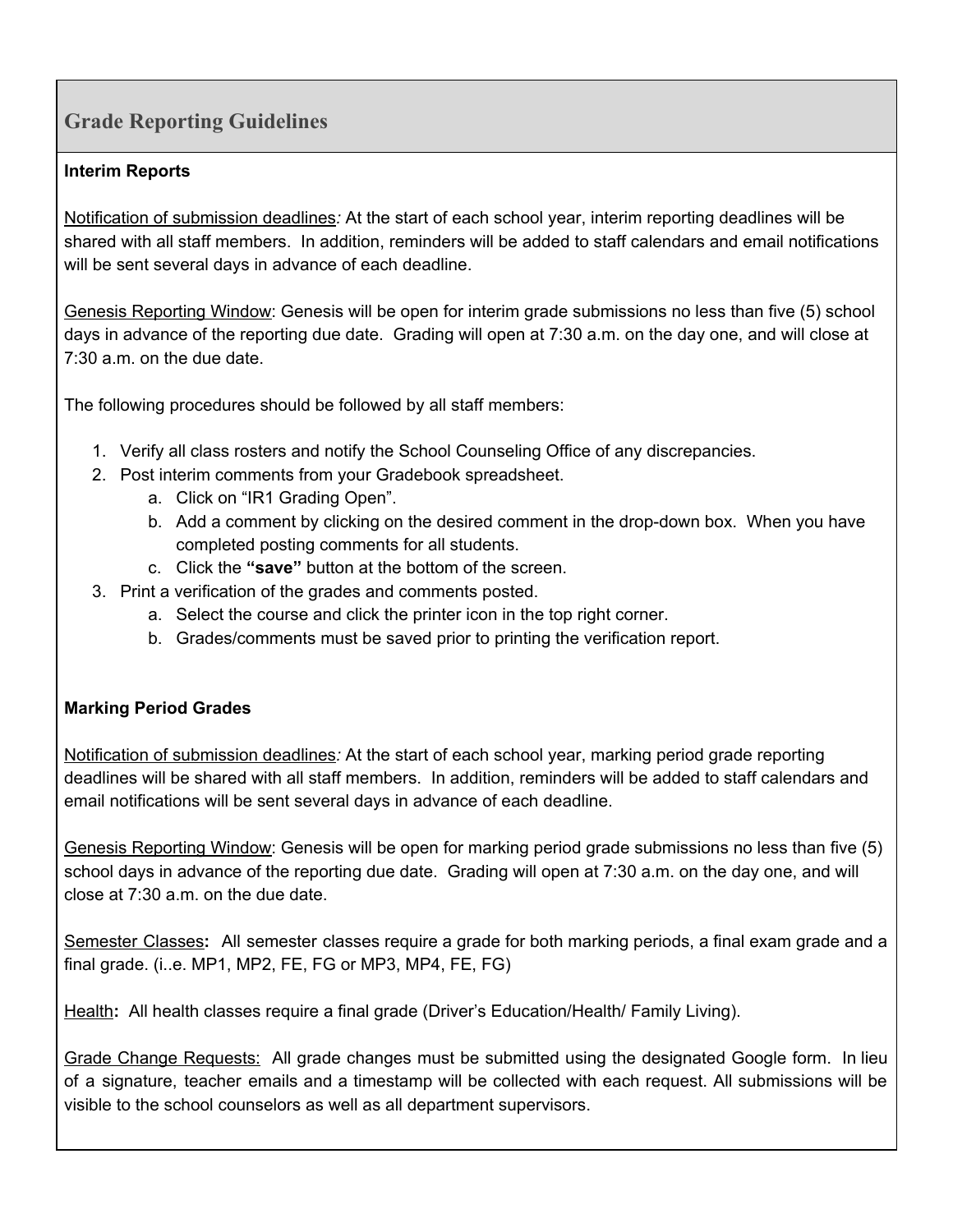Incomplete Grade Extension Requests**:** All incompletes ("INC") must be resolved within two weeks of the close of the Marking Period. In the event that a teacher needs to extend the incomplete past the allotted two weeks, the *Incomplete Grade Extension Request Form* must be completed.

Floor Grades: A *Grade Change Request* Form must be submitted to request the change.

- Semester One (S1) Classes: In the case a student scored below a 50 in MP1 only, the lowest grade can be raised to a 50. (No floor grade for MP2.)
- Full Year Classes: The lowest grade for full year courses can be raised to a 50 for Marking Periods 1, 2 and 3.
- Semester Two (S2) Classes: In the case a student scored below a 50 in MP3 only, the lowest grade can be raised to a 50. (No floor grade for MP4.)

#### **Final Grades (End-of-Year Procedures)**

It is imperative that all staff strictly adhere to guidelines and timeline for submitting final grades. All information must be accurate and complete, as it impacts the students final academic record (transcript) and grade point average. Please carefully review and verify all grades.

Input a grade for every student as early as possible but no later than the deadline. The following procedures should be followed by all staff members:

- 1. Run a *Grade Verification Report* through Genesis Report #**70770.**
- 2. Carefully review your Verification Reports to make sure that you have no missing grades. These errors occur when the verification process is not completed in a thorough manner.
- 3. Final Failures: Submit final grades as soon as possible following each exam, but no later than the deadline. Submission of this information is time sensitive due to confirmation of graduation and summer school registrations.

**Questions:** If you have any questions regarding grading procedures or timeline, please contact Marylin Maestre in the School Counseling Office - mmaestre@paramusschools.org or ext. 3110.

#### **Google Classroom / Chromebook Education**

As a 1:1 Chromebook environment, there is a professional expectation that teachers will utilize Google Classroom, Google Apps, Gmail, and other 21st Century educational techniques to enhance the learning experience and maximize the use of student Chromebooks.

#### **Staff ID Badges**

All staff must visibly wear their Paramus Public Schools ID card on a lanyard around their neck.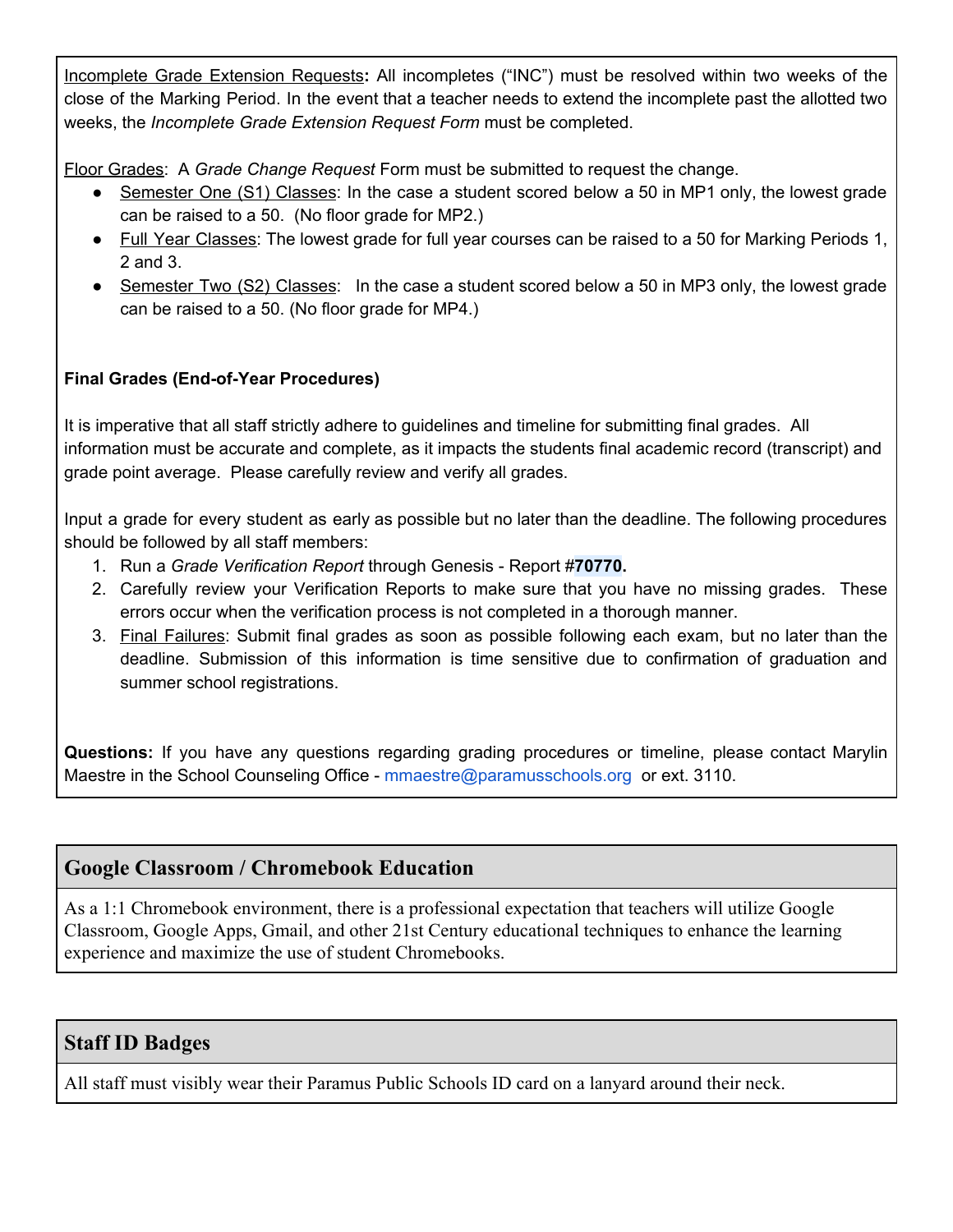## PHS Day Schedules

| <b>Time</b>                                                                                    | Day 1    | Day 2    | Day 3    | Day 4    |
|------------------------------------------------------------------------------------------------|----------|----------|----------|----------|
| $7:45 - 8:47$                                                                                  | Period 1 | Period 2 | Period 3 | Period 4 |
| $8:51 - 9:47$                                                                                  | Period 2 | Period 3 | Period 4 | Period 1 |
| $9:51 - 10:48$                                                                                 | Period 3 | Period 4 | Period 1 | Period 2 |
| <b>Follow 1</b><br>or <sub>2</sub>                                                             | Period 5 | Period 6 | Period 7 | Period 8 |
| 1-FIRST<br><b>LUNCH</b><br>$10:52 - 11:30$<br>Lunch<br>$11:34 - 12:31$                         |          |          |          |          |
| <b>Class</b>                                                                                   |          |          |          |          |
| <b>2-SECOND</b><br><b>LUNCH</b><br>$10:52 - 11:49$<br><b>Class</b><br>$11:53 - 12:31$<br>Lunch |          |          |          |          |
| 12:35 - 1:31                                                                                   | Period 6 | Period 7 | Period 8 | Period 5 |
| $1:35 - 2:31$                                                                                  | Period 7 | Period 8 | Period 5 | Period 6 |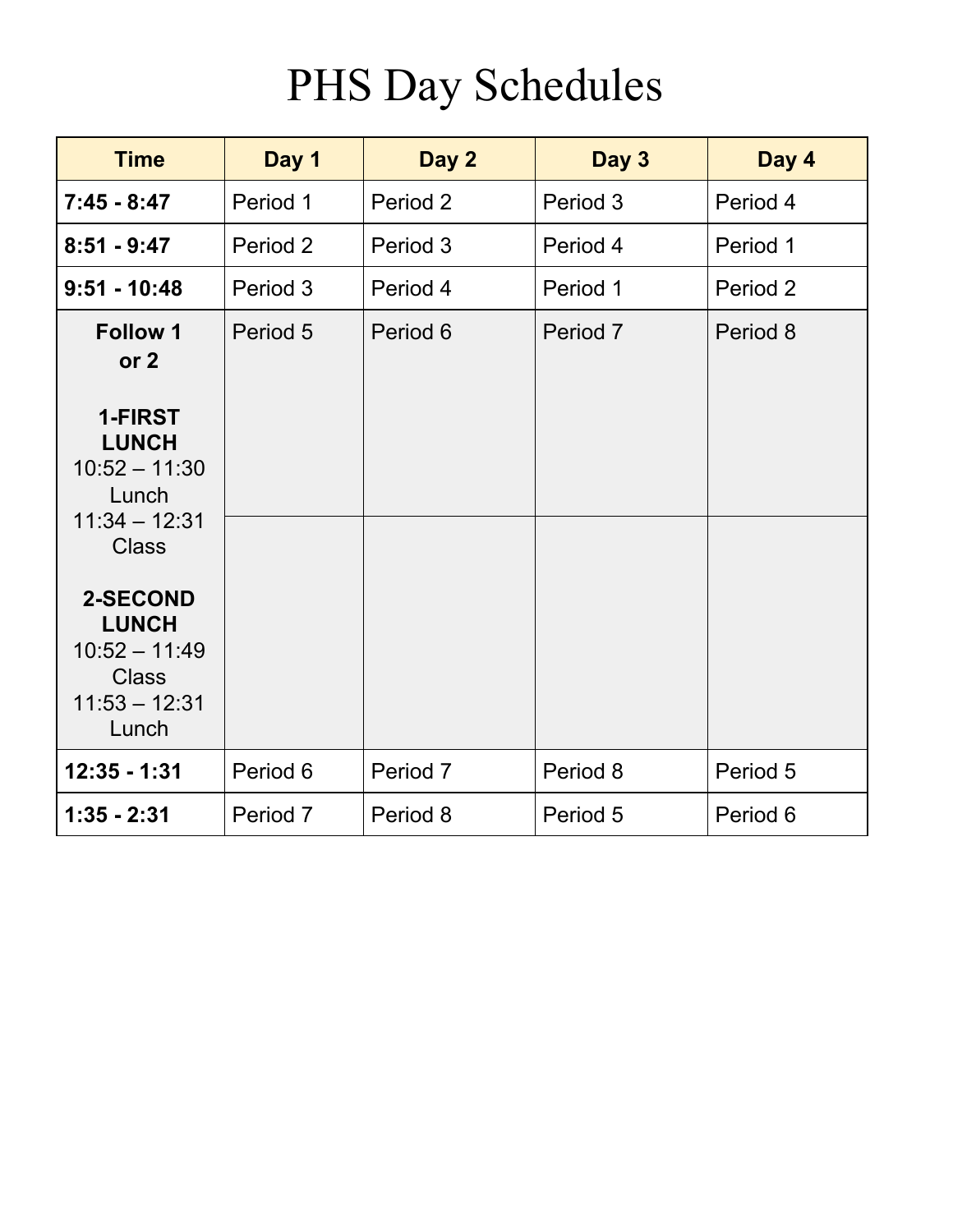#### **BELL SCHEDULES, PERIOD ORDER, LUNCH ASSIGNMENTS**

#### **Regular School Day**

| $7:40$ a.m.     | Warning Bell         |
|-----------------|----------------------|
| $7:45 - 8:47$   | Block 1              |
| $8:51 - 9:47$   | Block 2              |
| $9:51 - 10:48$  | Block 3              |
| $10:52 - 11:30$ | First Lunch          |
| $11:34 - 12:31$ | <b>Block 4 Class</b> |
| $10:52 - 11:49$ | <b>Block 4 Class</b> |
| $11:53 - 12:31$ | Second Lunch         |
| $12:35 - 1:31$  | Block 5              |
| $1:35 - 2:31$   | Block 6              |

#### **Delayed Opening Schedule**

| 9:45-10:22    | $(37 \text{ min})$ |
|---------------|--------------------|
| 10:26-11:03   | $(37 \text{ min})$ |
| 11:07-11:44   | $(37 \text{ min})$ |
| 11:48-12:26   | (38 min Lunch)     |
| 12:30-1:09    | (38 min Class)     |
| 11:48-12:26   | (38 min Class)     |
| 12:30-1:09    | (38 min Lunch)     |
| $1:13-1:50$   | $(37 \text{ min})$ |
| $1:54 - 2:31$ | $(37 \text{ min})$ |
|               |                    |

#### **Alternative Day Schedule**

| Block 1 | 7:45 | $-8:25$ (40 min)                |
|---------|------|---------------------------------|
| Block 2 | 8:29 | $-9:09$ (40 min)                |
| Block 3 | 9:13 | $-9:53$ (40 min)                |
| Block 4 |      | $9:57 - 10:37(40 \text{ min})$  |
| Block 5 |      | $10:41 - 11:21(40 \text{ min})$ |
| Block 6 |      | $11:25 - 12:05(40 \text{ min})$ |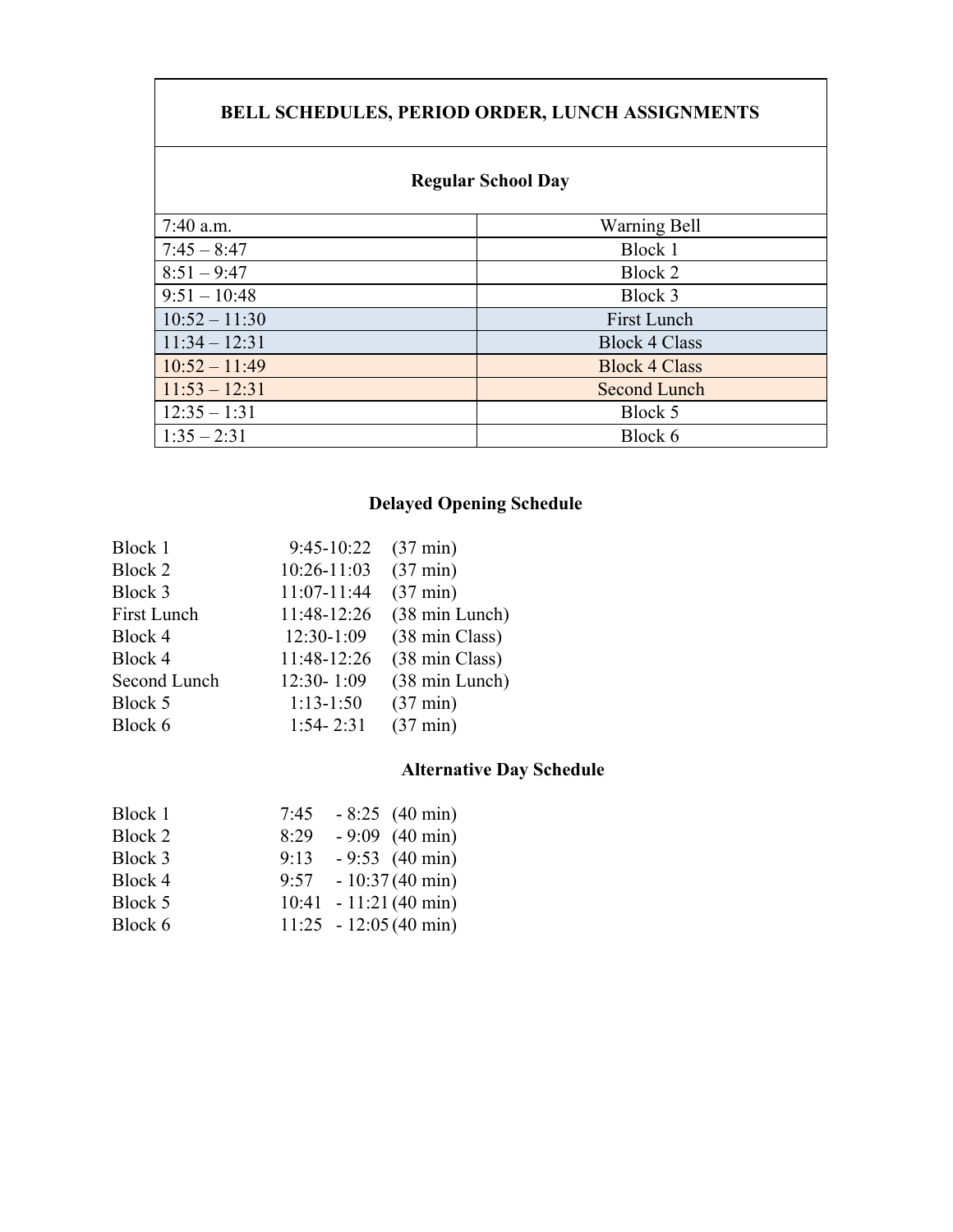## PARAMUS HIGH SCHOOL DAY SCHEDULES

| DAY 1<br><b>SCHEDULE</b> | DAY 2<br><b>SCHEDULE</b> | DAY 3<br><b>SCHEDULE</b> | DAY 4<br><b>SCHEDULE</b> |
|--------------------------|--------------------------|--------------------------|--------------------------|
| PD <sub>1</sub>          | PD <sub>2</sub>          | PD <sub>3</sub>          | PD <sub>4</sub>          |
| PD <sub>2</sub>          | PD <sub>3</sub>          | PD <sub>4</sub>          | PD <sub>1</sub>          |
| PD <sub>3</sub>          | PD <sub>4</sub>          | PD <sub>1</sub>          | PD <sub>2</sub>          |
| <b>PD</b> 5              | PD <sub>6</sub>          | PD <sub>7</sub>          | PD <sub>8</sub>          |
| PD <sub>6</sub>          | PD <sub>7</sub>          | PD <sub>8</sub>          | PD <sub>5</sub>          |
| PD <sub>7</sub>          | PD 8                     | PD <sub>5</sub>          | PD <sub>6</sub>          |

| <b>REGULAR TIME</b>   | <b>ALTERNATIVE SCHEDULE</b>               |                 | <b>MARKING PERIOD CLOSING</b> |          |
|-----------------------|-------------------------------------------|-----------------|-------------------------------|----------|
| <b>SCHEDULE</b>       | (Note: This does NOT apply to delayed     |                 | <b>DATES</b>                  |          |
| $7:45-8:47$           | opening/testing AS days - those schedules |                 |                               |          |
| $8:51-9:47$           | will be determined)                       |                 | Wednesday                     |          |
| $9:51-10:48$          |                                           |                 | 11/07/18                      |          |
| <b>1-FIRST LUNCH</b>  | <b>Block 1</b>                            | $7:45 - 8:25$   | Friday                        | 01/25/19 |
| $10:52-11:30$         |                                           |                 | Friday                        | 04/05/19 |
|                       | <b>Block 2</b>                            | $8:29 - 9:09$   | <b>Monday</b>                 | 06/17/19 |
| 11:34-12:31           |                                           |                 |                               |          |
| <b>2-SECOND LUNCH</b> | <b>Block 3</b>                            | $9:13 - 9:53$   |                               |          |
| 10:52-11:49           |                                           |                 |                               |          |
| 11:53-12:31           | <b>Block 4</b>                            | $9:57 - 10:37$  |                               |          |
| $12:35-1:31$          |                                           |                 |                               |          |
| $1:35-2:31$           | <b>Block 5</b>                            | $10:41 - 11:21$ |                               |          |
|                       |                                           |                 |                               |          |
|                       | <b>Block 6</b>                            | $11:25 - 12:05$ |                               |          |
|                       |                                           |                 |                               |          |
|                       |                                           |                 |                               |          |
|                       |                                           |                 |                               |          |

|    | Exam Day                                              |
|----|-------------------------------------------------------|
|    | <b>School Closed</b>                                  |
| AS | Alternate Schedule                                    |
| PD | School Closed / Professional Development for Teachers |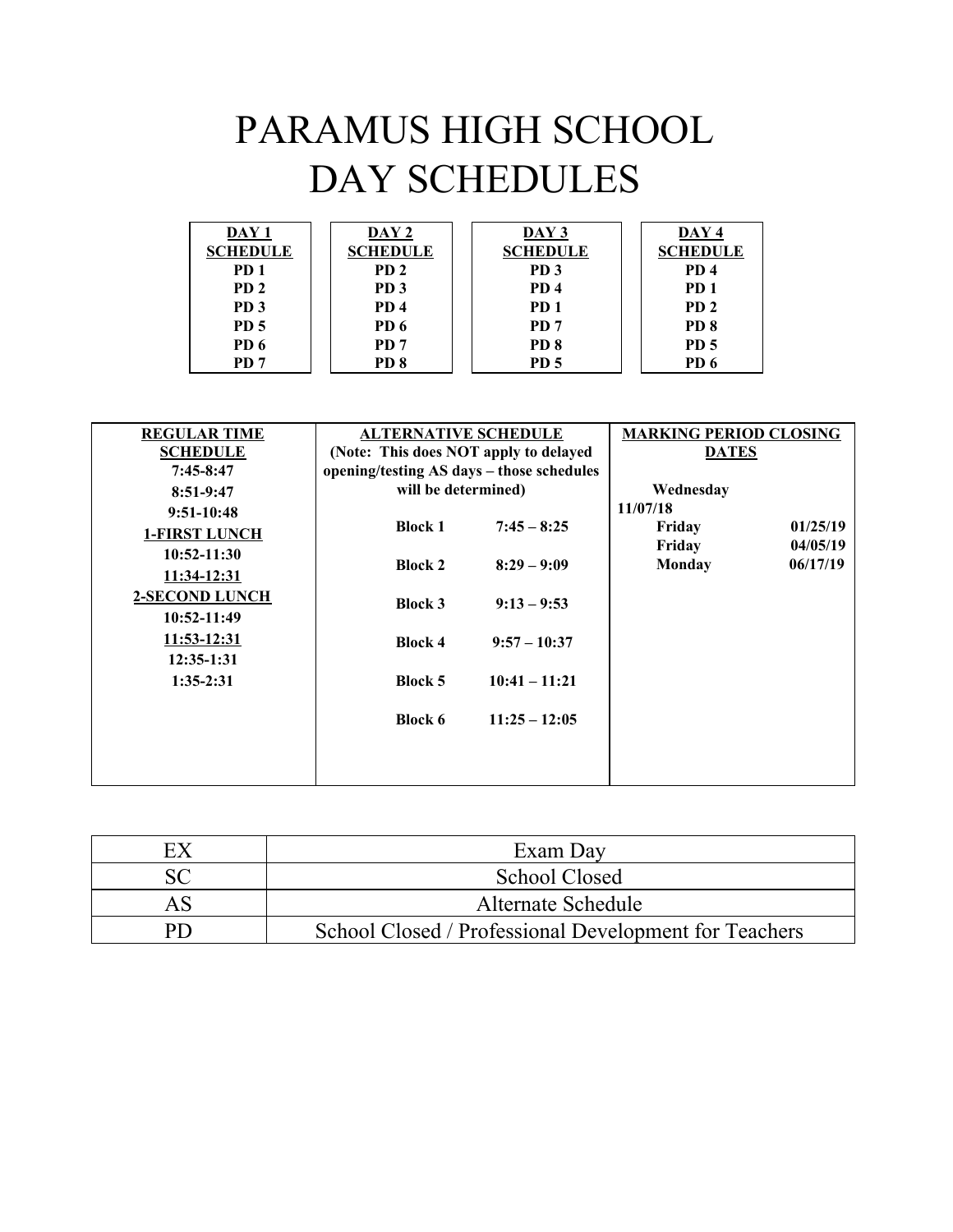### **PARAMUS HIGH SCHOOL 2019-2020 DAY SCHEDULE**

| <b>SEPTEMBER</b> |             | <b>OCTOBER</b> |    |             | <b>NOVEMBER</b> |    |              | <b>DECEMBER</b> |    |             | <b>JANUARY</b> |    |             |                |
|------------------|-------------|----------------|----|-------------|-----------------|----|--------------|-----------------|----|-------------|----------------|----|-------------|----------------|
| 05               | <b>Thur</b> | Day 1          | 01 | <b>Tues</b> | S <sub>C</sub>  | 01 | Fri          | Day 3           | 02 | Mon         | Day 3          | 01 | Wed         | SC             |
| 06               | Fri         | Day 2          | 02 | Wed         | Day 2           | 04 | Mon          | Day 4           | 03 | <b>Tues</b> | Day 4          | 02 | <b>Thur</b> | Day 2          |
| 09               | Mon         | Day 3          | 03 | <b>Thur</b> | Day 3           | 05 | <b>Tues</b>  | <b>SC/PD</b>    | 04 | Wed         | Day 1          | 03 | Fri         | Day 3          |
| 10               | <b>Tues</b> | Day 4          | 04 | Fri         | Day 4           | 06 | Wed          | Day 1           | 05 | <b>Thur</b> | Day 2          | 06 | Mon         | Day 4          |
| 11               | Wed         | Day 1          | 07 | Mon         | Day 1           | 07 | <b>Thur</b>  | S <sub>C</sub>  | 06 | Fri         | Day 3          | 07 | <b>Tues</b> | Day 1          |
| 12               | <b>Thur</b> | Day 2          | 08 | <b>Tues</b> | Day 2           | 08 | Fri          | SC              | 09 | Mon         | Day 4          | 08 | Wed         | Day 2          |
| 13               | Fri         | Day 3          | 09 | Wed         | S <sub>C</sub>  | 11 | Mon          | Day 2           | 10 | <b>Tues</b> | Day 1          | 09 | <b>Thur</b> | Day 3          |
| 16               | Mon         | Day 4          | 10 | <b>Thur</b> | Day 3           | 12 | <b>Tues</b>  | Day 3           | 11 | Wed         | Day 2          | 10 | Fri         | Day 4          |
| 17               | <b>Tues</b> | Day 1          | 11 | Fri         | Day 4           | 13 | Wed          | Day 4           | 12 | <b>Thur</b> | Day 3          | 13 | Mon         | Day 1          |
| 18               | Wed         | <b>AS-2</b>    | 14 | Mon         | Day 1           | 14 | <b>Thur</b>  | Day 1           | 13 | Fri         | Day 4          | 14 | <b>Tues</b> | Day 2          |
| 19               | <b>Thur</b> | Day 3          | 15 | <b>Tues</b> | Day 2           | 15 | Fri          | Day 2           | 16 | Mon         | Day 1          | 15 | Wed         | Day 3          |
| 20               | Fri         | Day 4          | 16 | Wed         | Day 3           | 18 | Mon          | Day 3           | 17 | <b>Tues</b> | Day 2          | 16 | <b>Thur</b> | Day 4          |
| 23               | Mon         | Day 1          | 17 | <b>Thur</b> | Day 4           | 19 | <b>Tues</b>  | Day 4           | 18 | Wed         | Day 3          | 17 | Fri         | Day 1          |
| 24               | <b>Tues</b> | Day 2          | 18 | Fri         | Day 1           | 20 | Wed          | Day 1           | 19 | <b>Thur</b> | Day 4          | 20 | Mon         | S <sub>C</sub> |
| 25               | Wed         | Day 3          | 21 | Mon         | Day 2           | 21 | <b>Thurs</b> | Day 2           | 20 | Fri         | Day 1          | 21 | <b>Tues</b> | Day 2          |
| 26               | <b>Thur</b> | Day 4          | 22 | <b>Tues</b> | Day 3           | 22 | Fri          | Day 3           | 23 | Mon         | S <sub>C</sub> | 22 | Wed         | Day 3          |
| 27               | Fri         | Day 1          | 23 | Wed         | Day 4           | 25 | Mon          | Day 4           | 24 | <b>Tues</b> | S <sub>C</sub> | 23 | <b>Thur</b> | Day 4          |
| 30               | Mon         | S <sub>C</sub> | 24 | <b>Thur</b> | Day 1           | 26 | <b>Tues</b>  | Day 1           | 25 | Wed         | S <sub>C</sub> | 24 | Fri         | Day 1          |
|                  |             |                | 25 | Fri         | Day 2           | 27 | Wed          | $AS-2$          | 26 | <b>Thur</b> | S <sub>C</sub> | 27 | Mon         | Day 2          |
|                  |             |                | 28 | Mon         | Day 3           | 28 | <b>Thurs</b> | S <sub>C</sub>  | 27 | Fri         | S <sub>C</sub> | 28 | <b>Tues</b> | Day 3          |
|                  |             |                | 29 | <b>Tues</b> | Day 4           | 29 | Fri          | S <sub>C</sub>  | 30 | Mon         | SC             | 29 | Wed         | Day 4          |
|                  |             |                | 30 | Wed         | Day 1           |    |              |                 | 31 | <b>Tues</b> | SC             | 30 | <b>Thur</b> | Day 1          |
|                  |             |                | 31 | <b>Thur</b> | Day 2           |    |              |                 |    |             |                | 31 | Fri         | Day 2          |